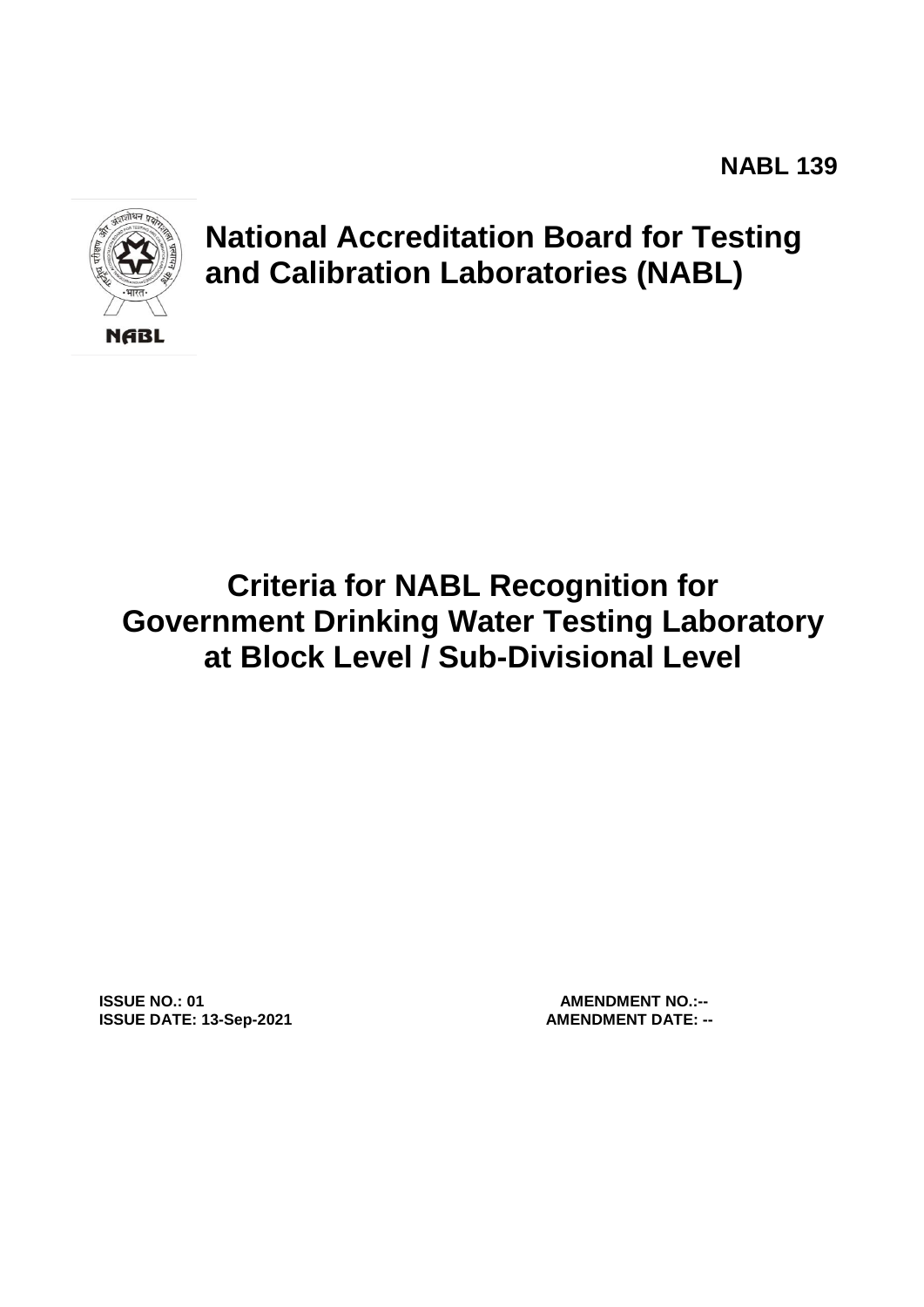#### **AMENDMENT SHEET**

| S.N<br>О.               | No. | Page Clause<br>No. | Date of<br>Amendment | <b>Amendment</b><br>made | <b>Reasons</b> | Signature Signature<br>QA Team CEO |
|-------------------------|-----|--------------------|----------------------|--------------------------|----------------|------------------------------------|
| $\mathbf{1}$            |     |                    |                      |                          |                |                                    |
| $\overline{2}$          |     |                    |                      |                          |                |                                    |
| $\mathbf{3}$            |     |                    |                      |                          |                |                                    |
| $\overline{\mathbf{4}}$ |     |                    |                      |                          |                |                                    |
| $\sqrt{5}$              |     |                    |                      |                          |                |                                    |
| $\,6\,$                 |     |                    |                      |                          |                |                                    |
| $\overline{7}$          |     |                    |                      |                          |                |                                    |
| $\bf 8$                 |     |                    |                      |                          |                |                                    |
| $\boldsymbol{9}$        |     |                    |                      |                          |                |                                    |
| $10$                    |     |                    |                      |                          |                |                                    |

| National Accreditation Board for Testing and Calibration Laboratories |                                                                                                 |               |                |                   |  |  |
|-----------------------------------------------------------------------|-------------------------------------------------------------------------------------------------|---------------|----------------|-------------------|--|--|
| Doc. No.: NABL 139                                                    | Criteria for NABL Recognition for Government Drinking Water Testing Laboratory at Block Level / |               |                |                   |  |  |
|                                                                       | Sub-Divisional Level                                                                            |               |                |                   |  |  |
| Issue No.: 01                                                         | Issue Date: 13-Sep-2021                                                                         | Amend No.: -- | Amend Date: -- | Page No.: 1 of 11 |  |  |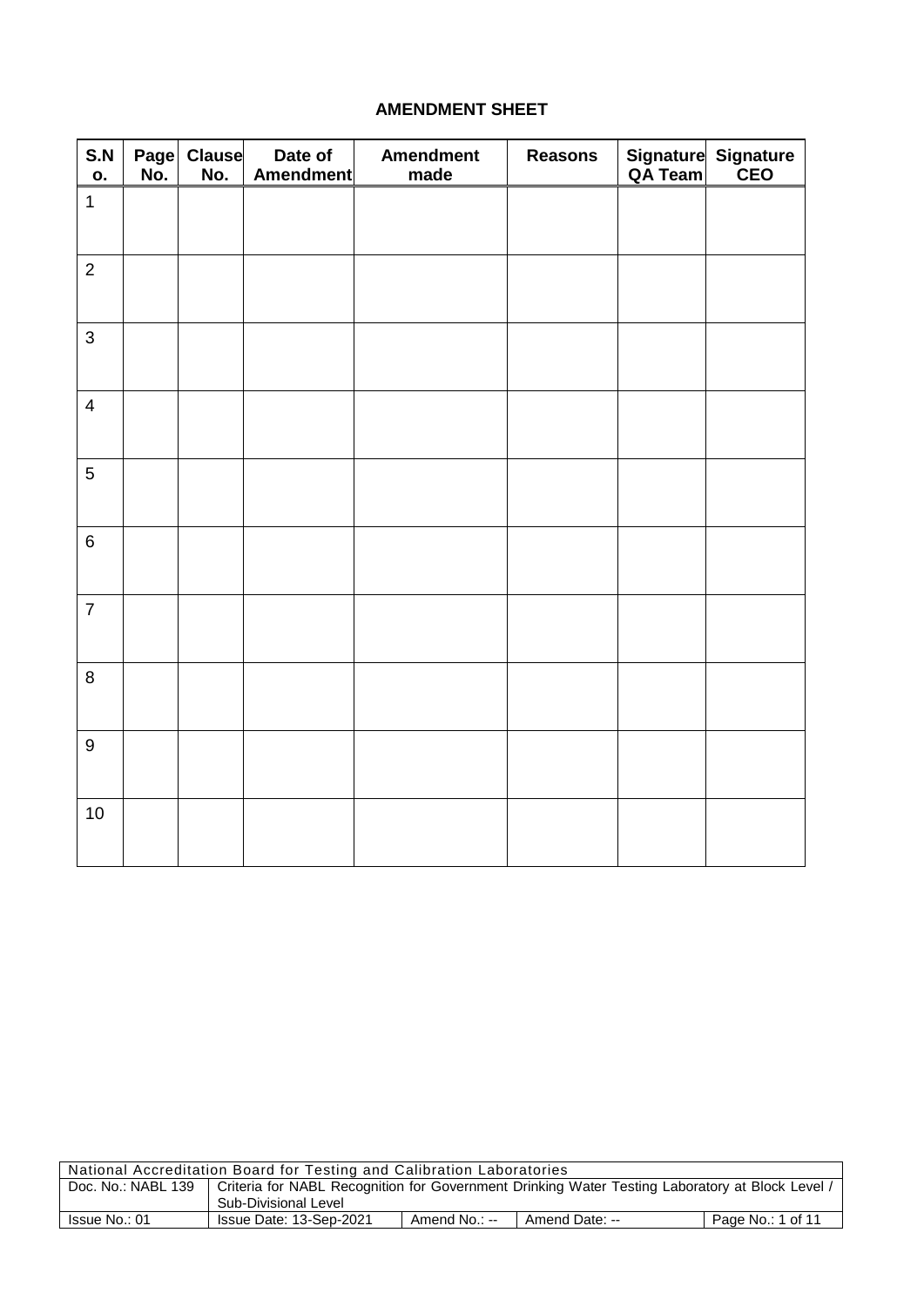## **CONTENTS**

| <b>S. No.</b> | <b>Title</b>                                                         | Page No.         |
|---------------|----------------------------------------------------------------------|------------------|
|               | <b>Amendment Sheet</b>                                               | $\mathbf 1$      |
|               | Contents                                                             | $\overline{2}$   |
| 1.            | Introduction                                                         | 3                |
| 2.            | Criteria                                                             | 3                |
| 3.            | <b>Recognition Process</b>                                           | $\overline{4}$   |
| 4.            | On-Site Assessment (Surveillance)                                    | $\overline{4}$   |
| 5.            | Renewal of Recognition                                               | $\overline{4}$   |
| 6.            | Process Flow Diagram                                                 | 5                |
| 7.            | <b>Terms and Conditions</b>                                          | 6                |
| 8.            | Monitoring of Proficiency Testing (PT) participation and performance | $\overline{7}$   |
| 9.            | <b>Adverse Decision</b>                                              | $\overline{7}$   |
| 10.           | Privileges Extended to the Laboratory upon approval                  | 9                |
| 11.           | <b>Fee Structure</b>                                                 | $\boldsymbol{9}$ |
|               | Annexure A - Scope for Recognition                                   | 10               |
|               | Annexure B - List of key equipment                                   | 11               |

| National Accreditation Board for Testing and Calibration Laboratories |                                                                                               |               |                |                   |  |
|-----------------------------------------------------------------------|-----------------------------------------------------------------------------------------------|---------------|----------------|-------------------|--|
| Doc. No.: NABL 139                                                    | Criteria for NABL Recognition for Government Drinking Water Testing Laboratory at Block Level |               |                |                   |  |
|                                                                       | Sub-Divisional Level                                                                          |               |                |                   |  |
| Issue No.: 01                                                         | Issue Date: 13-Sep-2021                                                                       | Amend No.: -- | Amend Date: -- | Page No.: 2 of 11 |  |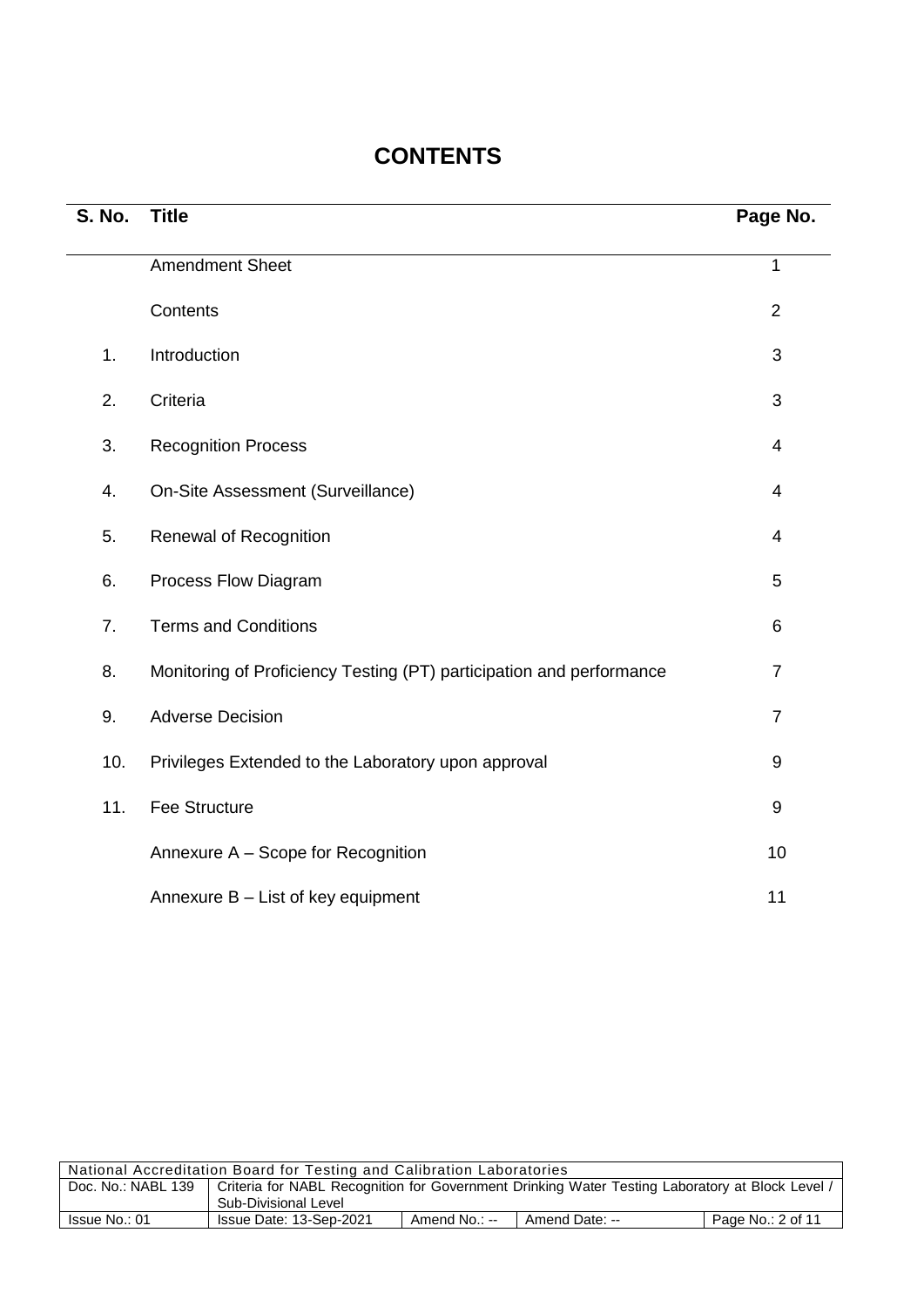#### **1. INTRODUCTION**

NABL has launched scheme to sensitize the Government Drinking Water Testing Laboratories at Block / Sub Divisional Level performing basic water quality testing to ensure the availability of standard water quality testing laboratories for people living in rural, urban & peri urban areas.

This scheme is an independent quality assurance scheme, which is not covered under APAC & ILAC MRA.

This scheme is based on satisfactory proficiency testing (PT) performance and valid for a cycle of three years and is applicable only for the test(s) as detailed in Annexure A, which will further be continued on renewal basis after every three years.

Laboratory application will be reviewed by NABL and decision on recognition will be taken based on performance in proficiency testing (PT). During the recognition period (within three years), on-site assessment (surveillance) may be conducted.

#### **2. CRITERIA**

- i. The laboratory shall be legally identified as block level / sub divisional lab under Ministry of Jal Shakti, Government of India. The laboratory has to submit a certificate from head of Department that it is a government water testing laboratory operating at sub-district/block level only as an evidence for legal identity.
- ii. Laboratory shall have facility/ resources for the testing of all mandatory parameters. Along with mandatory parameters, laboratory may apply for other parameters (Refer Annexure A for mandatory and optional parameters applicable in the scheme).
- iii. The applicant laboratory shall have satisfactorily participated in Proficiency Testing (PT) program for all applied parameters conducted by accredited PT provider as per ISO/IEC 17043 before submission of application.
- iv. The laboratory shall submit appropriate corrective actions based on root cause analysis in case of non-satisfactory performance in PT program along with the application.
- v. Test parameters covered in last six months in PT programs shall be considered for recognition. Six months shall be calculated from date of application submission.
- vi. Date of issue of PT result / report shall be considered as date for PT participation.
- vii. The laboratory shall continue participation for its scope in PT programs during recognition period (minimum 1 PT program per year covering the entire scope).

| National Accreditation Board for Testing and Calibration Laboratories |                                                                                                 |               |                |                   |  |
|-----------------------------------------------------------------------|-------------------------------------------------------------------------------------------------|---------------|----------------|-------------------|--|
| Doc. No.: NABL 139                                                    | Criteria for NABL Recognition for Government Drinking Water Testing Laboratory at Block Level / |               |                |                   |  |
|                                                                       | Sub-Divisional Level                                                                            |               |                |                   |  |
| Issue No.: 01                                                         | Issue Date: 13-Sep-2021                                                                         | Amend No.: -- | Amend Date: -- | Page No.: 3 of 11 |  |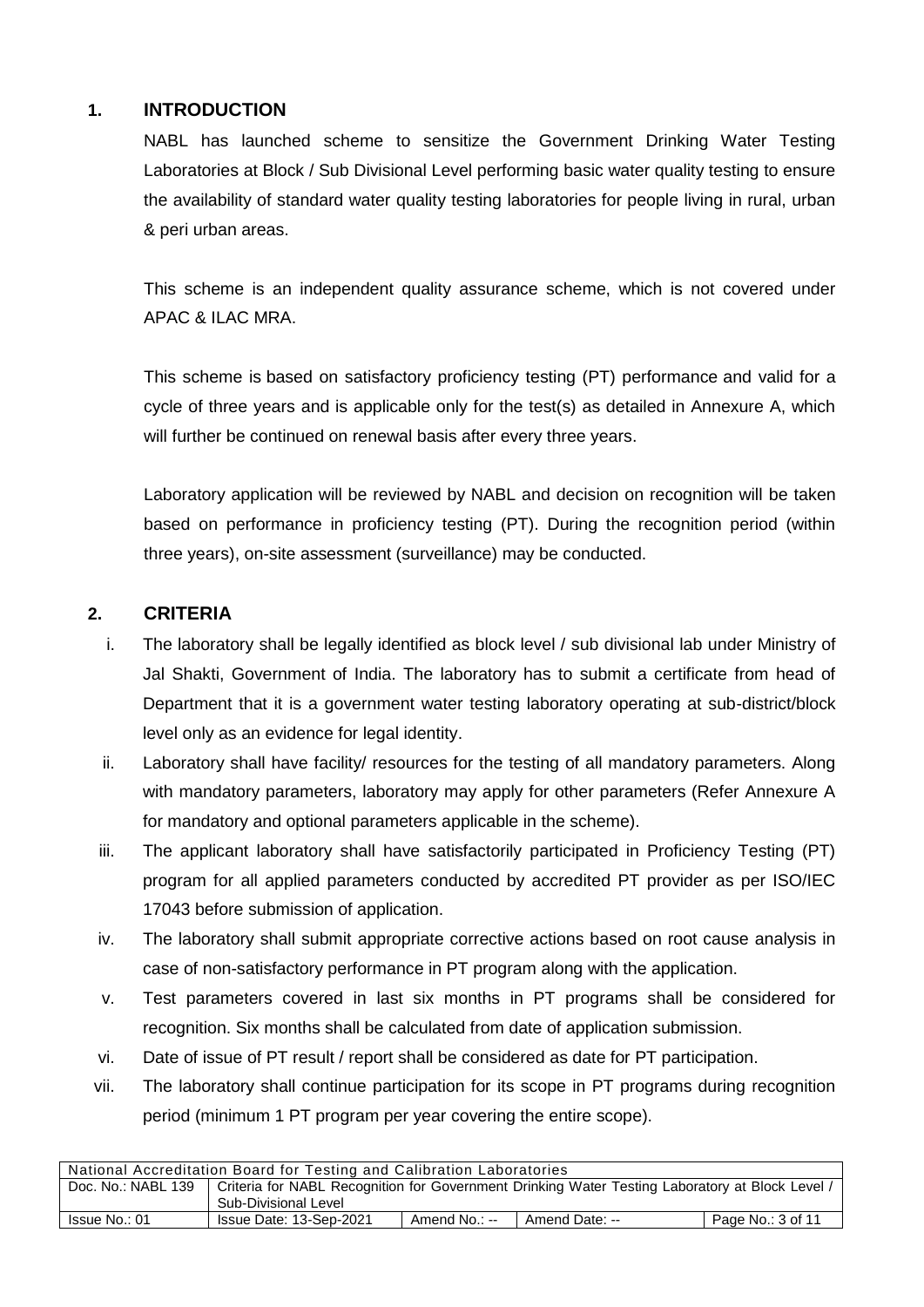- viii. NABL may conduct On-site assessment (surveillance) in three years cycle at any point of time.
- ix. The laboratory shall have valid Calibration / AMC of the equipment required to test the parameters under the applied scope. For achieving traceability to the International System of Units (SI), NABL recognizes calibration of equipment from NABL accredited calibration laboratory. When the same is not possible for a particular calibration, calibration laboratory whose service is suitable for the intended need is also accepted.List of equipment applicable for water testing wrt to scope is detailed in Annexure B (information purpose).
- x. The laboratory shall have necessary Reference materials as per the applied scope along with their certificate.

#### **3. RECOGNITION PROCESS**

- i. Laboratory shall apply through web-portal only. laboratory may register through NABL website [www.nabl-india.org](http://www.nabl-india.org/) in the link provided under "Government Drinking Water Testing Laboratory Accreditation Program (G-LAP)". The laboratory to apply under Block / Sub-Divisional level category for recognition under this scheme.
- ii. Laboratory shall submit the application from laboratory premises for geo tagging of laboratory premises and equipment with the help of mobile App.
- iii. Laboratory application shall be reviewed along with PT results.
- iv. Decision on recognition shall be taken on the basis of satisfactory PT performance in last six months and communicated to the laboratory.
- v. Recognition certificate along with scope shall be issued to the laboratory.

#### **4. ON-SITE ASSESSMENT (SURVEILLANCE)**

During recognition period (at any point of time), on-site assessment (Surveillance)may be conducted to assess laboratory operations.

#### **5. RENEWAL OF RECOGNITION**

NABL recognition certificate under this scheme is valid for a period of 3 years. The recognized laboratory is subjected to renewal of recognition every 3 years. The laboratory has to apply one month before the expiry of recognition to maintain the continuity of the recognition status. Laboratory may request extension to the scope of recognition at the time of renewal, which should explicitly be mentioned in the application form. However, Premises Change and/ or Name change will not be considered during Renewal Application. Laboratory needs to apply afresh for Premises Change and/ or Name change and the existing recognition needs to be withdrawn before applying afresh.

| National Accreditation Board for Testing and Calibration Laboratories |                                                                                                 |               |                |                   |  |
|-----------------------------------------------------------------------|-------------------------------------------------------------------------------------------------|---------------|----------------|-------------------|--|
| Doc. No.: NABL 139                                                    | Criteria for NABL Recognition for Government Drinking Water Testing Laboratory at Block Level / |               |                |                   |  |
|                                                                       | Sub-Divisional Level                                                                            |               |                |                   |  |
| Issue No.: 01                                                         | Issue Date: 13-Sep-2021                                                                         | Amend No.: -- | Amend Date: -- | Page No.: 4 of 11 |  |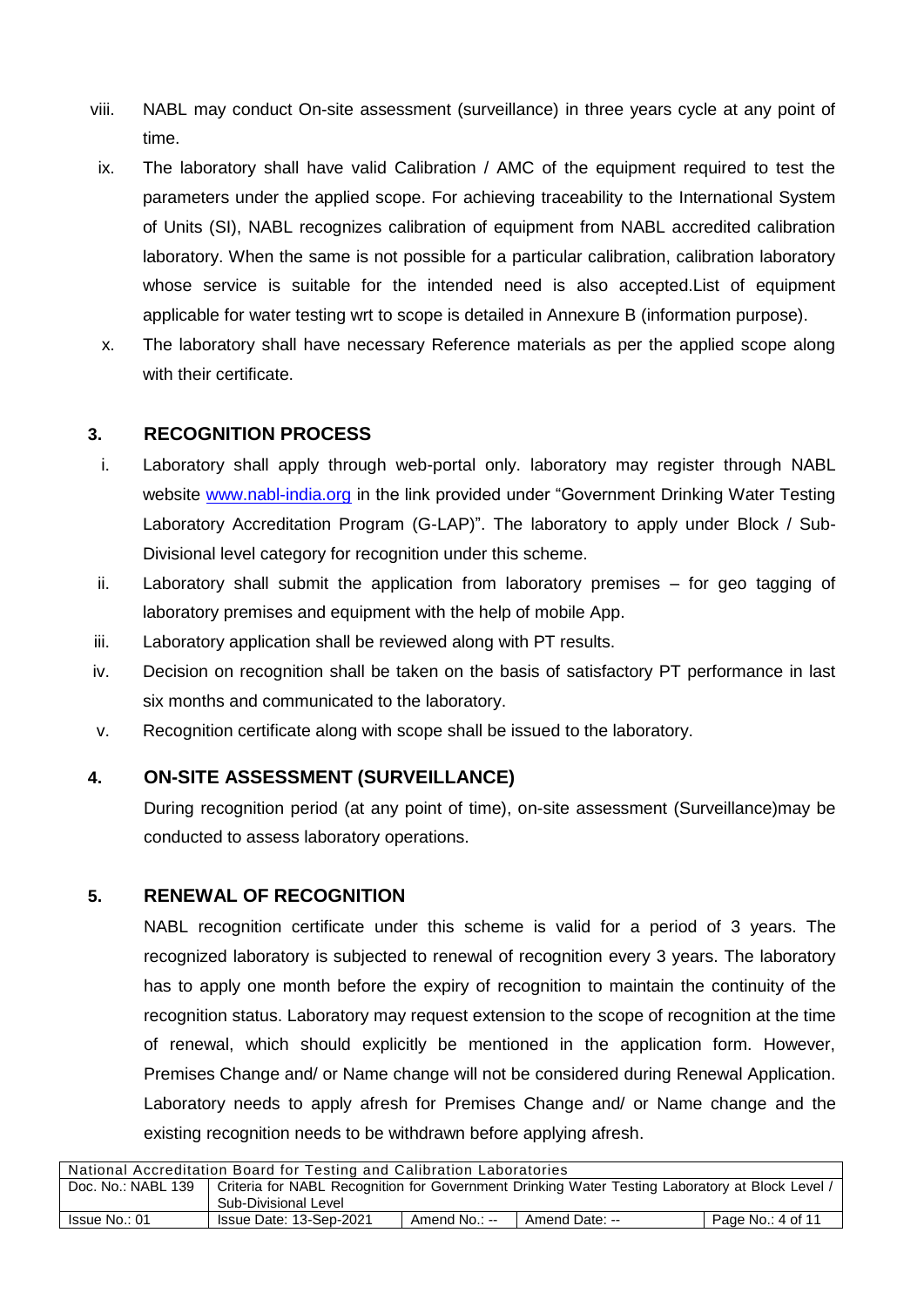#### **6. PROCESS FLOW DIAGRAM**



#### National Accreditation Board for Testing and Calibration Laboratories

| Doc. No.: NABL 139 | Criteria for NABL Recognition for Government Drinking Water Testing Laboratory at Block Level / |               |                |                   |  |  |
|--------------------|-------------------------------------------------------------------------------------------------|---------------|----------------|-------------------|--|--|
|                    | Sub-Divisional Level                                                                            |               |                |                   |  |  |
| Issue No.: 01      | Issue Date: 13-Sep-2021                                                                         | Amend No.: -- | Amend Date: -- | Page No.: 5 of 11 |  |  |

٦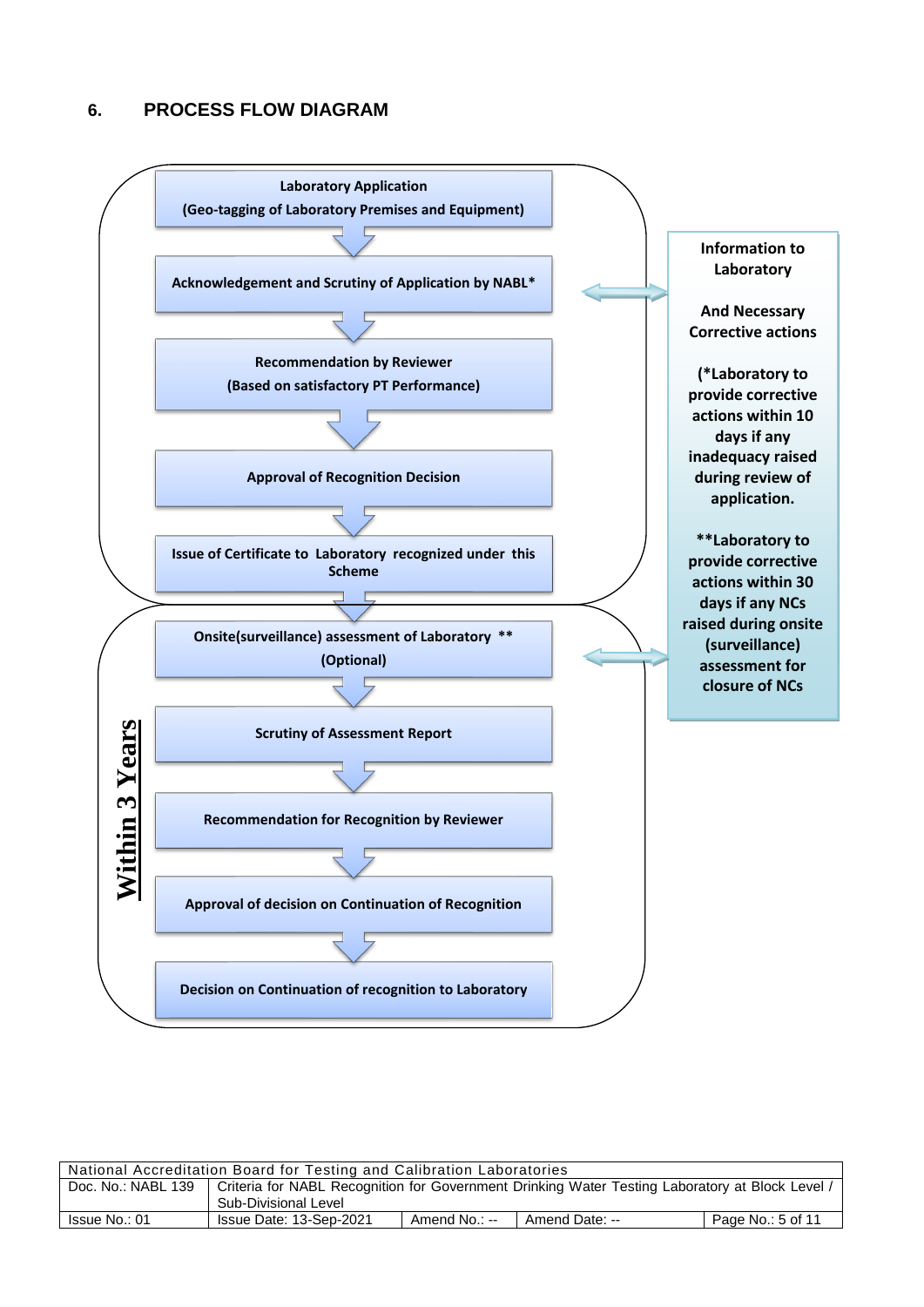### **7. TERMS AND CONDITIONS**

The applicant and recognized laboratories under the scheme shall require to fulfill the following terms & conditions:

- i. The laboratory shall meet the requirements of regulators (local/regional/state/national regulations).
- ii. The laboratory shall meet the criteria as defined in clause no. 2 of this document.
- iii. The laboratory shall offer cooperation to NABL or its representative in undergoing assessments and on the following whenever NABL considers it as necessary:
	- a) Access to all laboratory areas of operations
	- b) Undertaking any assessment to verify the capability of the laboratory for the applied scope.
	- c) Witnessing the activities being performed relevant to this scheme.
	- d) Assessing the competence of the staff during assessment.
	- e) Access to all relevant information, documentation and records.
	- f) Access to those documents that provide insight into the level of independence and impartiality to the laboratory from its related bodies, if applicable.
	- g) Access to all records pertaining to relevant personnel.
	- h) Providing names of all personnel(s) who are responsible for authenticity for review, evaluation & release of results as applicable.
	- i) Investigating any complaints against the laboratory.
- iv. The laboratory shall pay the stipulated fee to NABL.
- v. If performance in two successive PT samples (for same parameter) is not satisfactory, the laboratory shall be de-recognized for that particular parameter(s).
- vi. The laboratory shall not involve in any kind of activity(ies) which may bring NABL to disrepute.
- vii. The recognized laboratories can relinquish recognition through a written notice to NABL by clearing any outstanding payment and surrendering the certificates along with scope.
- viii. The laboratory shall respond promptly to the changes initiated by NABL in its criteria and procedure (i.e. NABL 139). The lab shall inform NABL when such alterations under the agreed time frame have been completed.
- ix. NABL absolves itself of any legal or financial liability arising out of activities of any of its lab covered under this scheme involving any accidental or consequential damages to personnel / equipment / products at any time.
- x. The Laboratory shall inform NABL within 15 days of significant changes affecting the Lab's activities and operations relevant to recognition, such as:
	- a) change in physical location of laboratory

| National Accreditation Board for Testing and Calibration Laboratories                                                 |                         |               |                |                   |  |  |
|-----------------------------------------------------------------------------------------------------------------------|-------------------------|---------------|----------------|-------------------|--|--|
| Doc. No.: NABL 139<br>Criteria for NABL Recognition for Government Drinking Water Testing Laboratory at Block Level / |                         |               |                |                   |  |  |
|                                                                                                                       | Sub-Divisional Level    |               |                |                   |  |  |
| Issue No.: 01                                                                                                         | Issue Date: 13-Sep-2021 | Amend No.: -- | Amend Date: -- | Page No.: 6 of 11 |  |  |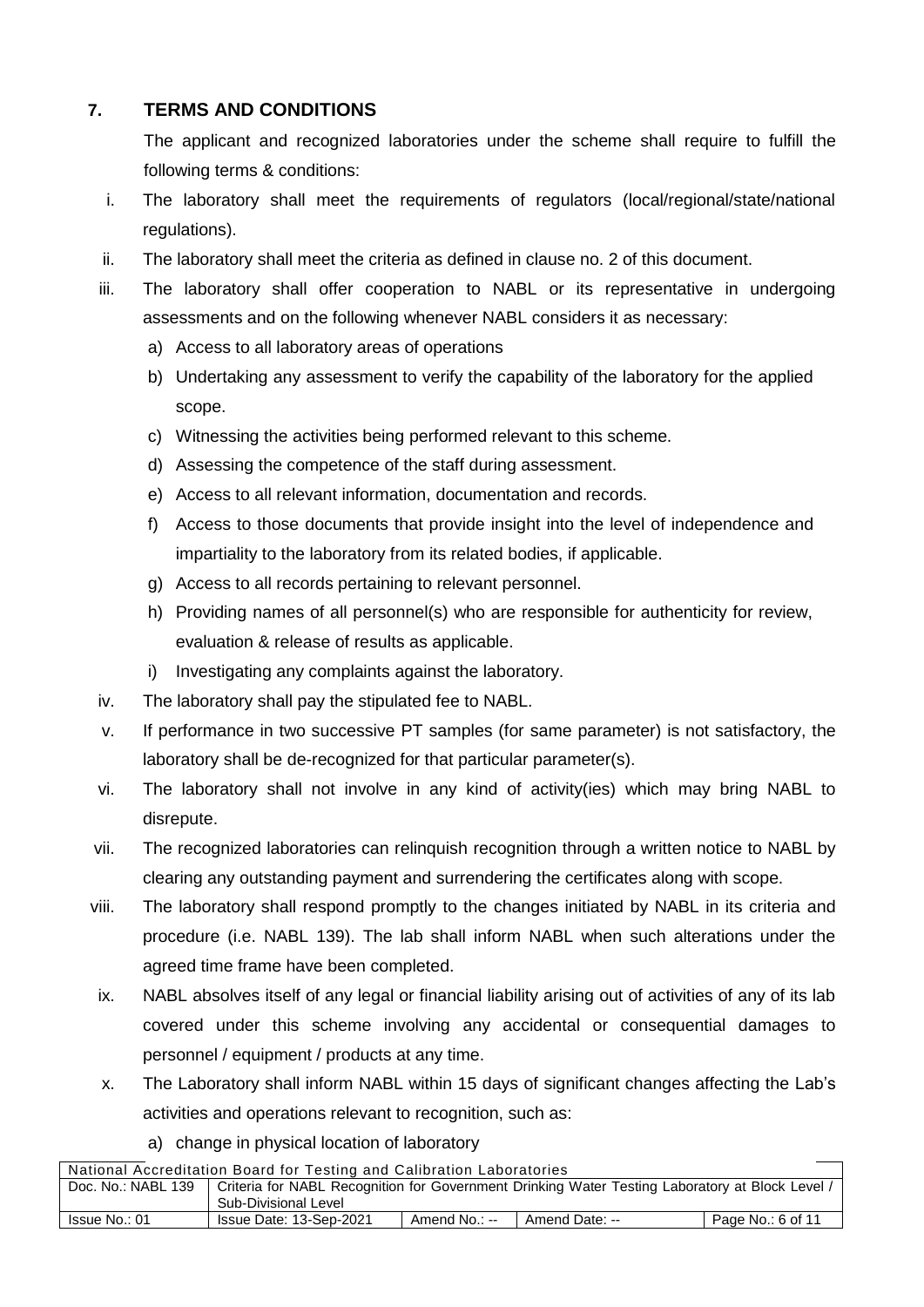- b) change in name of the laboratory
- c) resources (equipment&personnel)
- xi. Laboratory shall offer co-operation to NABL assessment team in carrying out unannounced visit as a part of continuous monitoring activity by NABL for its recognized laboratories.

Any violation of above terms and conditions shall result in denial of recognition in case of applicant laboratories or derecognition in case of recognized laboratories.

All disputes, arising out of NABL decisions that remain unresolved through mechanism provided by NABL are subject to the exclusive jurisdiction of the Courts at New Delhi and none other.

## **8. MONITORING OF PROFICIENCY TESTING (PT) PARTICIPATION AND PERFORMANCE**

The recognized laboratories shall submit the reports of Proficiency Testing (PT) participation annually from date of issue of recognition certificate and the same shall be reviewed by NABL.

#### **9. ADVERSE DECISION**

#### **9.1 Closure of Application**

#### **Conditions:**

- a) Not addressing the inadequacies within stipulated time communicated during review of application.
- b) When the laboratory voluntarily withdraws application.

#### **Actions by NABL**

- a) The application will be closed.
- b) The decision will be formally communicated to the laboratory by NABL.

#### **Procedure for re-enrollment**

The laboratory can apply afresh with relevant application form and fees applicable at that time along with outstanding charges (if any). The application will be treated as new application.

| National Accreditation Board for Testing and Calibration Laboratories |                                                                                                 |               |                |                   |  |
|-----------------------------------------------------------------------|-------------------------------------------------------------------------------------------------|---------------|----------------|-------------------|--|
| Doc. No.: NABL 139                                                    | Criteria for NABL Recognition for Government Drinking Water Testing Laboratory at Block Level / |               |                |                   |  |
|                                                                       | Sub-Divisional Level                                                                            |               |                |                   |  |
| Issue No.: 01                                                         | Issue Date: 13-Sep-2021                                                                         | Amend No.: -- | Amend Date: -- | Page No.: 7 of 11 |  |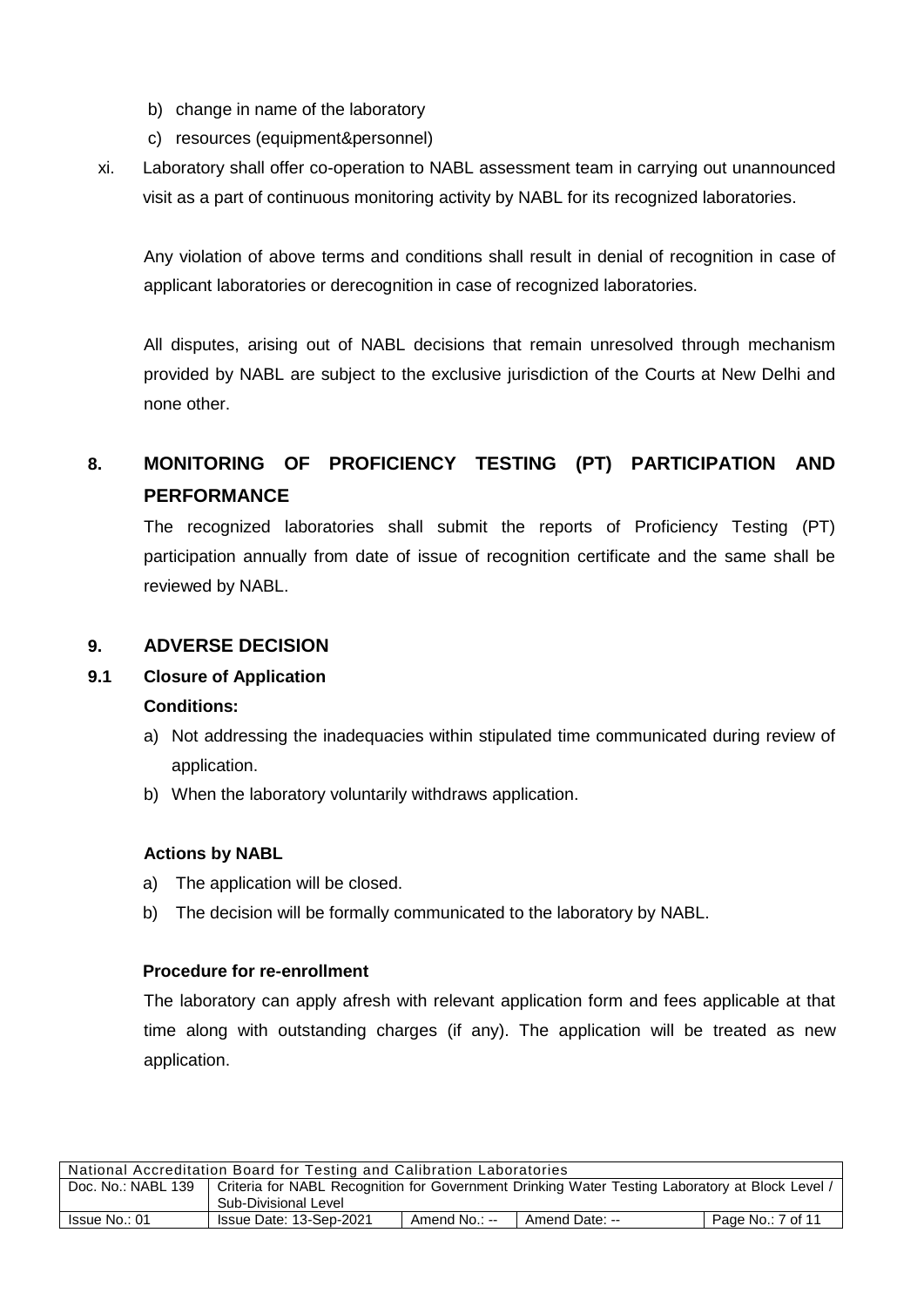#### **9.2 Denial of Recognition**

#### **Conditions:**

- a) When the laboratory has not successfully participated in any test/ parameter of applied scope.
- b) Any Violation of terms and conditions.

#### **Actions by NABL**

- a) The recognition will be denied.
- b) The decision will be formally communicated to the laboratory by NABL.

#### **Procedure for re-enrollment**

The laboratory can apply afresh with valid responses for the reason(s) on earlier denial, using relevant application form and pay applicable fees at that time along with outstanding charges (if any). The application will be treated as new application.

#### **9.3 De-recognition of Laboratory**

#### **Conditions:**

- a) When laboratory does not participate in PT programs conducted by accredited PT providers after its recognition decision.
- b) PT performance is not satisfactory in two consecutive PT samples.
- c) When laboratory does not undergo on-site assessment (Surveillance) beyond two months of the intimation from NABL.
- d) When laboratory has not taken adequate corrective action against NCs observed during on-site assessment (surveillance) within the stipulated time period of 30 days.
- e) When laboratory has not paid the requisite charges within three months.
- f) Any violation of terms and conditions.
- g) When the laboratory relinquishes/withdraws recognition by giving notice in writing to NABL after decision on recognition by surrendering the recognition certificate and scope. Outstanding is to be cleared before making request for withdrawal of recognition.

#### **Actions by NABL**

- a) The recognition will be derecognized.
- b) The decision will be formally communicated to the laboratory by NABL.

| National Accreditation Board for Testing and Calibration Laboratories |                                                                                                 |               |                |                   |  |
|-----------------------------------------------------------------------|-------------------------------------------------------------------------------------------------|---------------|----------------|-------------------|--|
| Doc. No.: NABL 139                                                    | Criteria for NABL Recognition for Government Drinking Water Testing Laboratory at Block Level / |               |                |                   |  |
|                                                                       | Sub-Divisional Level                                                                            |               |                |                   |  |
| Issue No.: 01                                                         | Issue Date: 13-Sep-2021                                                                         | Amend No.: -- | Amend Date: -- | Page No.: 8 of 11 |  |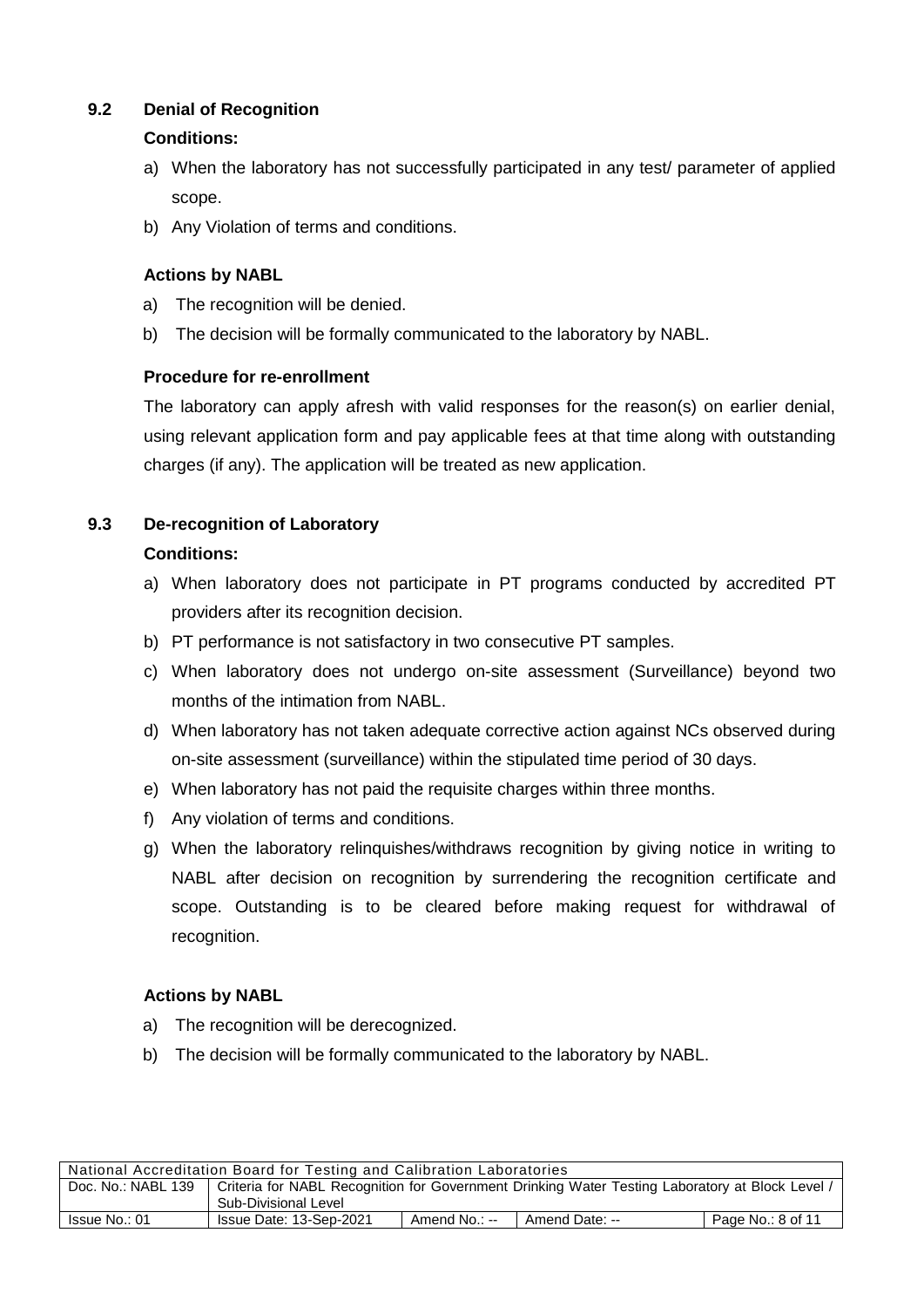#### **Procedure for re-enrollment**

Laboratory once derecognized, can apply afresh with valid responses for the reason(s) on earlier decision of de recognition, using relevant application form and pay applicable fees at that time along with outstanding charges (if any). The application will be treated as new application.

#### **10. PRIVILEGES EXTENDED TO THE LABORATORY UPON APPROVAL**

Certificate of Compliance will be issued to the laboratories upon approval by NABL. The same will carry Certificate No. along with validity period. Below is the representation of NABL claim to be made by the approved laboratory on its test reports:

**"NABL Recognized <<Block Level or Sub-Divisional Level>> Government Drinking** 

#### **Water Testing Laboratory"**

#### **11. Fee Structure**

Fee Structure applicable for this scheme is as follows:

| Components                                                                          | Fee / Charges   |
|-------------------------------------------------------------------------------------|-----------------|
| <b>Recognition Fee</b><br>(For Three Years, to be submitted along with application) | ₹15,000/-       |
|                                                                                     |                 |
| <b>Surveillance Charges</b><br>(Payableat the time of surveillance visit)           | On actual basis |
|                                                                                     |                 |
| <b>Renewal Charges</b><br>(For Three Years, to be submitted along with application) | ₹15,000/-       |

#### **Note**:

*1. In addition to the above-mentioned fee, GST (as applicable) is to be paid along with said charges/ fees.*

*2. Payment to be made through the payment gateway available on the portal. Fees once submitted will be non-refundable and non-adjustable.*

| National Accreditation Board for Testing and Calibration Laboratories |                                                                                                 |               |                |                   |  |
|-----------------------------------------------------------------------|-------------------------------------------------------------------------------------------------|---------------|----------------|-------------------|--|
| Doc. No.: NABL 139                                                    | Criteria for NABL Recognition for Government Drinking Water Testing Laboratory at Block Level / |               |                |                   |  |
|                                                                       | Sub-Divisional Level                                                                            |               |                |                   |  |
| Issue No.: 01                                                         | Issue Date: 13-Sep-2021                                                                         | Amend No.: -- | Amend Date: -- | Page No.: 9 of 11 |  |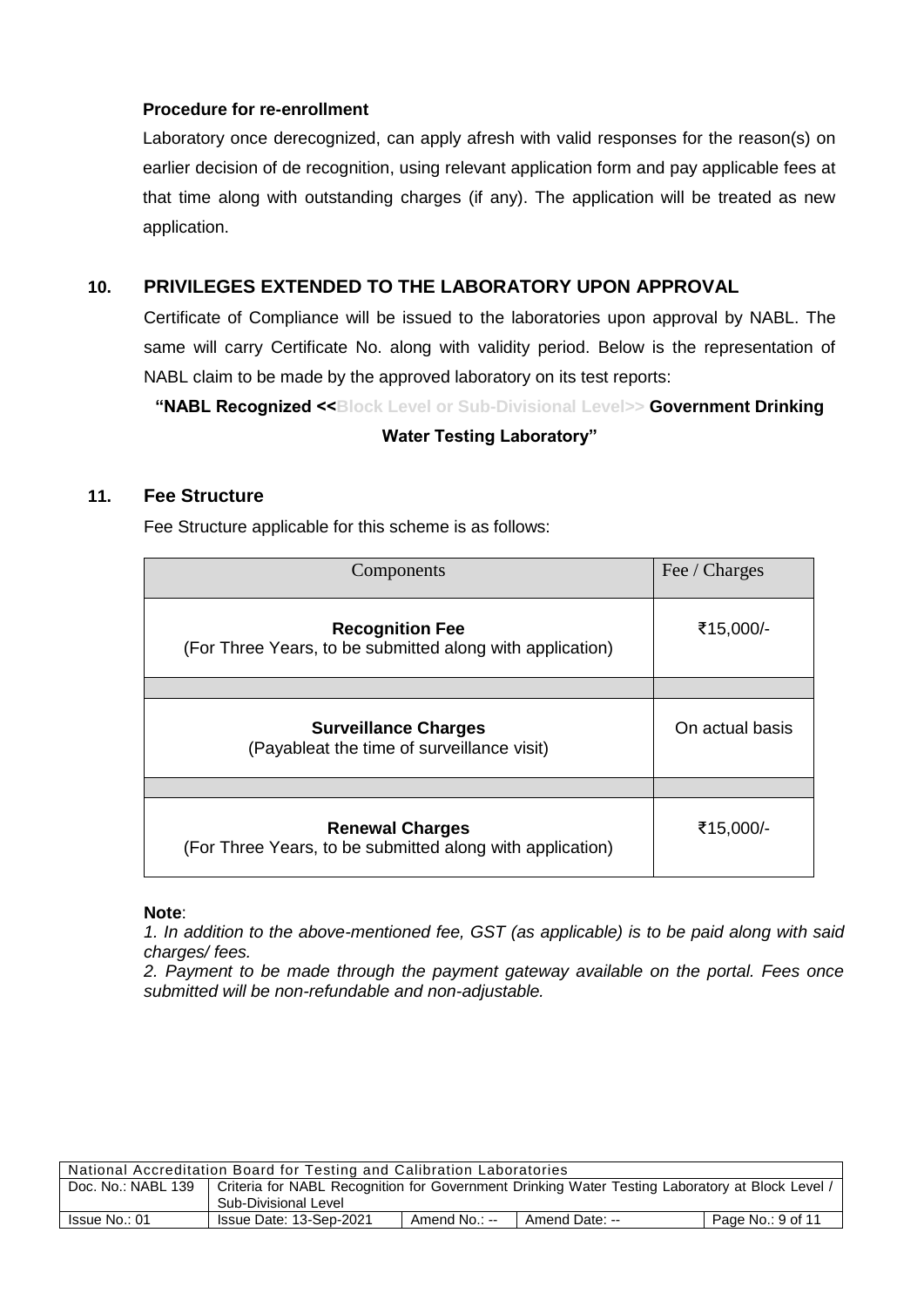#### **Annexure A Scope for Recognition**

### **1. Mandatory Parameters**

| S.             | Discipline - Group -  | <b>Test</b>             | Range          | <b>Measurement</b>     | <b>CRM/RM</b>            |
|----------------|-----------------------|-------------------------|----------------|------------------------|--------------------------|
| <b>No</b>      | <b>Sub Group</b>      | <b>Parameter</b>        |                | <b>Technique</b>       |                          |
| $\mathbf{1}$   | Chemical - Water -    | pH                      | 2 to 12        | pH Meter               | Buffer pH 4,7            |
|                | <b>Drinking Water</b> |                         |                |                        | and 10                   |
| 2              | Chemical - Water -    | Turbidity               | 0.5 NTU to     | <b>Turbidity Meter</b> | Turbidity                |
|                | <b>Drinking Water</b> |                         | <b>100 NTU</b> |                        | Standard                 |
| 3              | Chemical - Water -    | Total                   | 10 mg/L to     | <b>TDS Meter</b>       | <b>KCL</b>               |
|                | <b>Drinking Water</b> | <b>Dissolved</b>        | 10000 mg/L     |                        |                          |
|                |                       | Solids                  |                |                        |                          |
| $\overline{4}$ | Chemical - Water -    | Chloride (as            | 10 mg/L to     | Titration              | Sodium                   |
|                | <b>Drinking Water</b> | CI)                     | 5000 mg/L      |                        | Chloride                 |
| 5              | Chemical - Water -    | Total                   | 10 mg/L to     | Titration              | Calcium                  |
|                | <b>Drinking Water</b> | Hardness (as            | 5000 mg/L      |                        | standard                 |
|                |                       | $CaCO3$ )               |                |                        |                          |
| 6              | Chemical - Water -    | <b>Total Alkalinity</b> | 5 mg/L to      | Titration              | Sodium                   |
|                | Drinking Water        | (as CaCO <sub>3</sub> ) | 2000 mg/L      |                        | Carbonate                |
| $\overline{7}$ | Chemical - Water -    | Calcium (as             | 5 mg/L to      | Titration              | Calcium                  |
|                | Drinking Water        | Ca)                     | 2000 mg/L      |                        | Standard                 |
| 8              | Chemical - Water -    | Magnesium               | 5 mg/L to      | Calculation            |                          |
|                | <b>Drinking Water</b> | (as Mg)                 | 1000 mg/L      |                        |                          |
| 9              | Chemical - Water -    | Colour                  | 1 HU to 100    | <b>Visual</b>          | Potassium                |
|                | <b>Drinking Water</b> |                         | HU             | comparison             | chloroplatinate          |
| 10             | Chemical - Water -    | Odour                   | Qualitative    | Observation            |                          |
|                | <b>Drinking Water</b> |                         |                |                        |                          |
| 11             | Chemical - Water -    | <b>Taste</b>            | Qualitative    | Observation            | $\overline{\phantom{a}}$ |
|                | <b>Drinking Water</b> |                         |                |                        |                          |

## **2. Optional Parameters**

| S.<br><b>No</b> | Discipline - Group -<br><b>Sub Group</b>        | Test<br><b>Parameter</b>       | Range                               | <b>Measurement</b><br><b>Technique</b>         | CRM/RM                                                 |
|-----------------|-------------------------------------------------|--------------------------------|-------------------------------------|------------------------------------------------|--------------------------------------------------------|
| 1               | Chemical $-$ Water $-$<br><b>Drinking Water</b> | <b>Iron</b>                    | $0.1$ mg/L to<br>50 mg/L            | Colorimeter/Spectr<br>ophotometer              | Iron standard                                          |
| 2               | Chemical - Water -<br><b>Drinking Water</b>     | Fluoride                       | 0.1 mg/L to<br>50 mg/L              | Colorimeter/Spectr<br>ophotometer/lon<br>meter | <b>Fluoride</b><br>standard                            |
| 3               | Chemical - Water -<br><b>Drinking Water</b>     | Arsenic                        | $0.009$ mg/L<br>to 50 mg/L          | Colorimeter/Spectr<br>ophotometer              | Arsenic<br>standard                                    |
| $\overline{4}$  | Chemical $-$ Water $-$<br><b>Drinking Water</b> | Sulphate<br>(SO <sub>4</sub> ) | 1 mg/L to<br>1000 mg/L              | Colorimeter/Spectr<br>ophotometer              | Sulphate<br>standard                                   |
| 5               | Chemical - Water -<br><b>Drinking Water</b>     | Nitrate (as<br>$NO3$ )         | 1 mg/L to<br>50 mg/L                | Colorimeter/Spectr<br>ophotometer              | <b>Nitrate</b><br>standard                             |
| 6               | Biological - Water -<br><b>Drinking Water</b>   | Total<br>Coliform              | Qualitative<br>(Absent/Pre<br>sent) | Membrane<br><b>Filtration technique</b>        | Standard<br>culture from<br>ATCC/<br><b>IMTEC/NCIM</b> |
| $\overline{7}$  | Biological - Water -<br><b>Drinking Water</b>   | E-coli                         | Qualitative<br>(Absent/Pre<br>sent) | Membrane<br><b>Filtration technique</b>        | Standard<br>culture from<br>ATCC/<br><b>IMTEC/NCIM</b> |

| National Accreditation Board for Testing and Calibration Laboratories |                                                                                                 |               |                |                    |  |
|-----------------------------------------------------------------------|-------------------------------------------------------------------------------------------------|---------------|----------------|--------------------|--|
| Doc. No.: NABL 139                                                    | Criteria for NABL Recognition for Government Drinking Water Testing Laboratory at Block Level / |               |                |                    |  |
|                                                                       | Sub-Divisional Level                                                                            |               |                |                    |  |
| Issue No.: 01                                                         | Issue Date: 13-Sep-2021                                                                         | Amend No.: -- | Amend Date: -- | Page No.: 10 of 11 |  |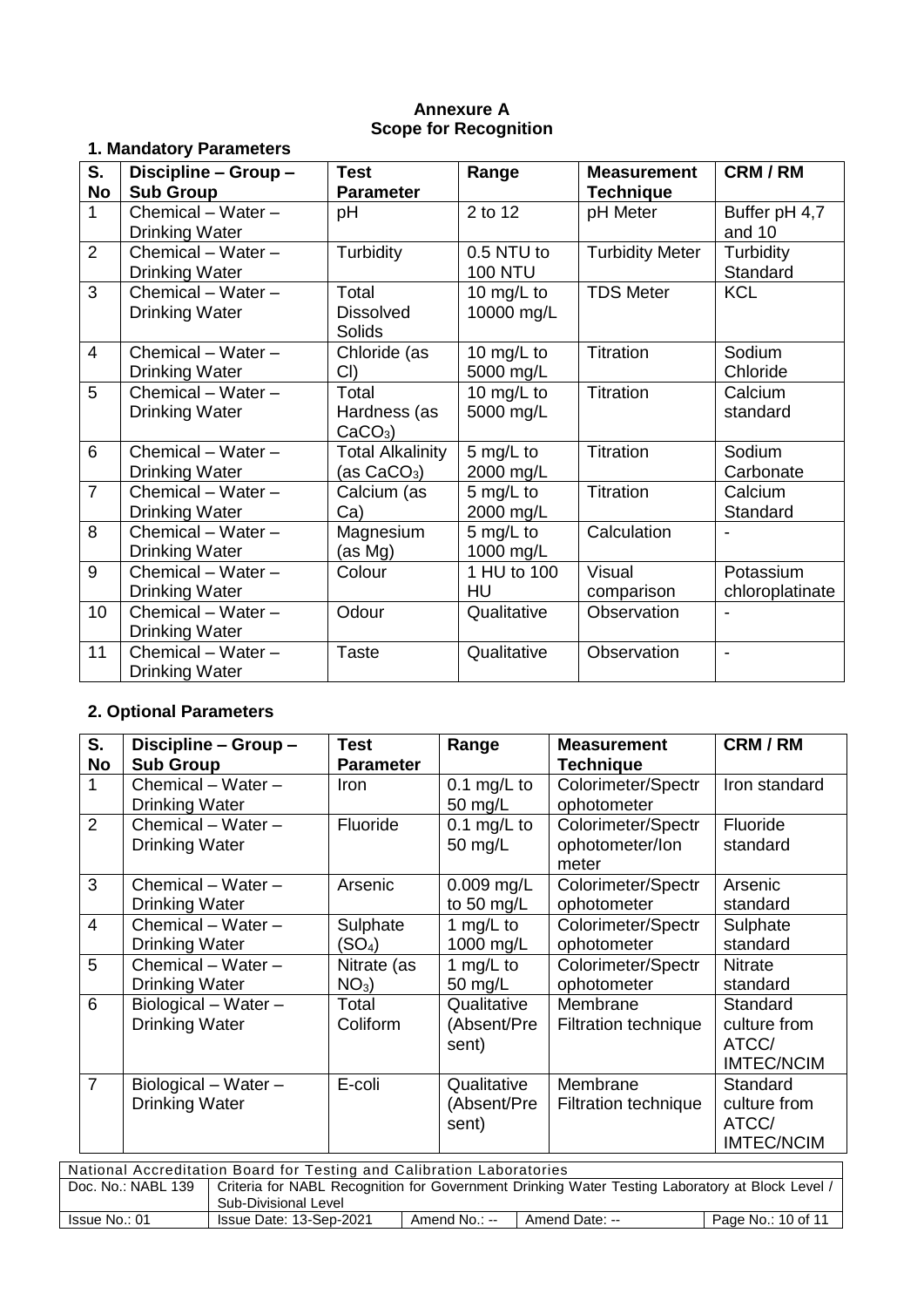#### **Annexure-B**

#### **List of key equipment as per scope (detailed in Annexure A)**

| $\mathbf{s}$<br><b>No</b> | <b>Discipline</b> | <b>Equipment Name</b>                                                      | <b>Traceability</b>                | Source of<br><b>Calibration Agency</b>              | <b>Linked</b><br><b>Parameter</b> |
|---------------------------|-------------------|----------------------------------------------------------------------------|------------------------------------|-----------------------------------------------------|-----------------------------------|
| $\mathbf{1}$              | Chemical          | pH Meter                                                                   | Traceable to SI units<br>using CRM | <b>NA</b>                                           | Mandatory                         |
| $\overline{2}$            | Chemical          | <b>Balance</b>                                                             | <b>NA</b>                          | <b>NABL</b><br>Accredited<br><b>Calibration Lab</b> | Mandatory                         |
| 3                         | Chemical          | <b>Colour Comparator</b>                                                   | Traceable to SI units<br>using CRM | <b>NA</b>                                           | Mandatory                         |
| $\overline{4}$            | Chemical          | <b>TDS Meter</b>                                                           | Traceable to SI units<br>using CRM | <b>NA</b>                                           | Mandatory                         |
| 5                         | Chemical          | <b>Turbidity Meter</b>                                                     | <b>NA</b>                          | <b>NABL</b><br>Accredited<br><b>Calibration Lab</b> | Mandatory                         |
| 6                         | Chemical          | Refrigerator                                                               | <b>NA</b>                          | <b>NABL</b><br>Accredited<br><b>Calibration Lab</b> | Mandatory                         |
| $\overline{7}$            | Chemical          | Wet<br>&<br>Dry<br>Thermometer                                             | <b>NA</b>                          | <b>NABL</b><br>Accredited<br><b>Calibration Lab</b> | Mandatory                         |
| 8                         | Chemical          | Thermometer (1 °C<br>$-100 °C$                                             | <b>NA</b>                          | <b>NABL</b><br>Accredited<br><b>Calibration Lab</b> | Mandatory                         |
| 9                         | Chemical          | Spectrophotometer                                                          | Traceable to SI units<br>using CRM | <b>NA</b>                                           | Optional<br>1,2,3,4,5             |
| 10                        | Chemical          | Ion Meter                                                                  | Traceable to SI units<br>using CRM | <b>NA</b>                                           | Optional 2,5                      |
| 11                        | Biological        | <b>Biosafety cabinet</b>                                                   | Manufacturer<br>Certificate        | Manufacturer<br>Certificate                         | Optional 6,7                      |
| 12                        | Biological        | Incubator (35 °C to<br>37 °C)                                              | <b>NA</b>                          | <b>NABL</b><br>Accredited<br><b>Calibration Lab</b> | Optional 6,7                      |
| 13                        | Biological        | Incubator (44 °C to<br>45 °C)                                              | <b>NA</b>                          | <b>NABL</b><br>Accredited<br><b>Calibration Lab</b> | Optional 6,7                      |
| 14                        | <b>Biological</b> | Water Bath (44 °C<br>to 45 $^{\circ}$ C)                                   | <b>NA</b>                          | <b>NABL</b><br>Accredited<br><b>Calibration Lab</b> | Optional 6,7                      |
| 15                        | Biological        | Autoclave<br>for<br>sterilization                                          | <b>NA</b>                          | <b>NABL</b><br>Accredited<br><b>Calibration Lab</b> | Optional 6,7                      |
| 16                        | Biological        | Autoclave<br>for<br>disposal                                               | <b>NA</b>                          | <b>NABL</b><br>Accredited<br><b>Calibration Lab</b> | Optional 6,7                      |
| $\overline{17}$           | Biological        | <b>Colony Counter</b>                                                      | <b>NA</b>                          | <b>NABL</b><br><b>Calibration Lab</b>               | Accredited Optional 6,7           |
| 18                        | Biological        | Membrane filtration<br>Assembly<br>with<br>vacuum pump                     | <b>NA</b>                          | <b>NA</b>                                           | Optional 6,7                      |
| 19                        | Biological        | (Separate<br><b>Balance</b><br>from<br>Chemical<br>division Balance)       | <b>NA</b>                          | <b>NABL</b><br>Accredited<br><b>Calibration Lab</b> | Optional 6,7                      |
| 20                        | <b>Biological</b> | Refrigerator<br>(Separate<br>from<br>Chemical<br>division<br>Refrigerator) | <b>NA</b>                          | <b>NABL</b><br>Accredited<br><b>Calibration Lab</b> | Optional 6,7                      |

**Note**: Advance equipment may also be used. However, lab is required to ensure the traceability.

| National Accreditation Board for Testing and Calibration Laboratories |                                                                                                 |               |                |                    |  |  |
|-----------------------------------------------------------------------|-------------------------------------------------------------------------------------------------|---------------|----------------|--------------------|--|--|
| Doc. No.: NABL 139                                                    | Criteria for NABL Recognition for Government Drinking Water Testing Laboratory at Block Level / |               |                |                    |  |  |
|                                                                       | Sub-Divisional Level                                                                            |               |                |                    |  |  |
| Issue No.: 01                                                         | Issue Date: 13-Sep-2021                                                                         | Amend No.: -- | Amend Date: -- | Page No.: 11 of 11 |  |  |